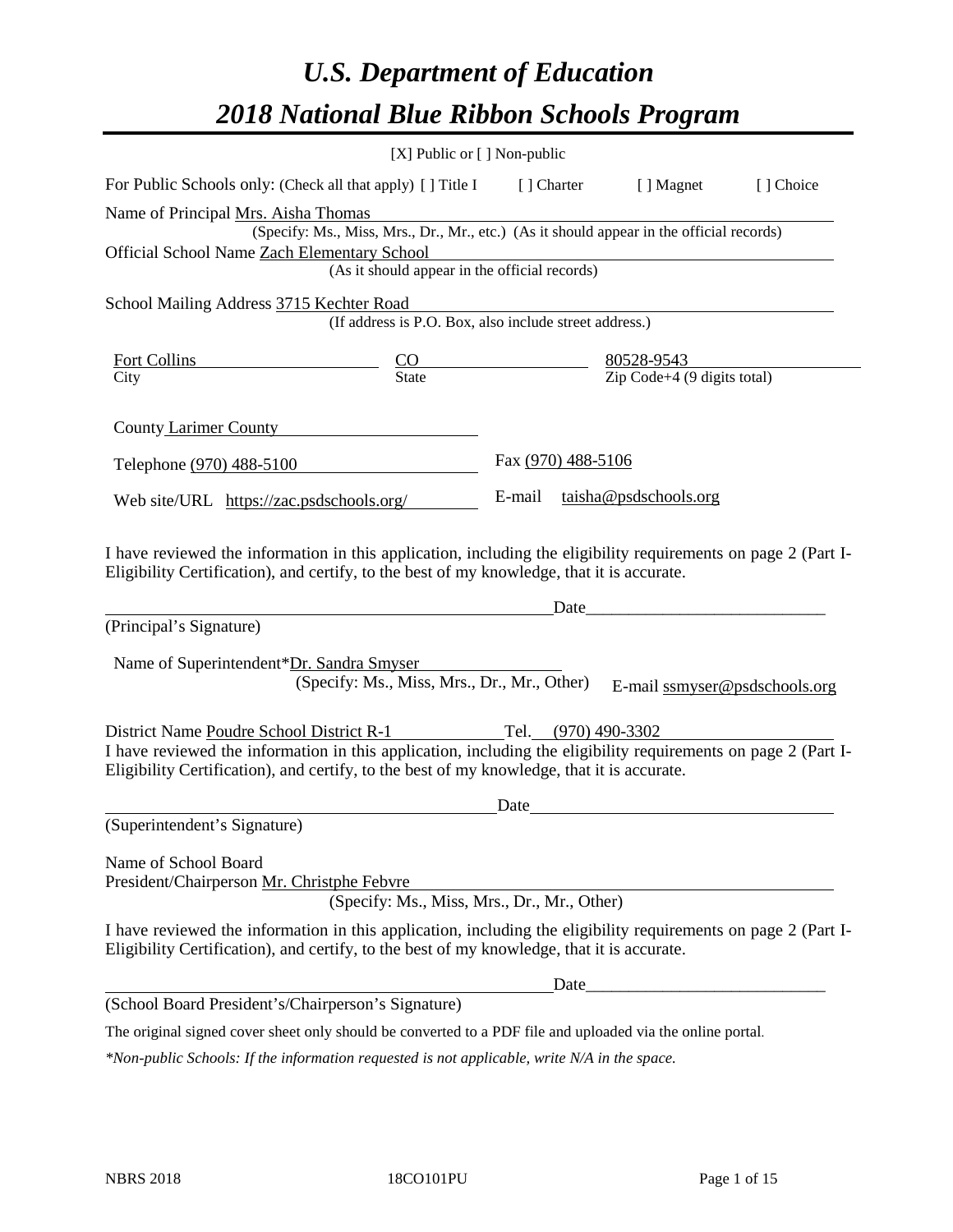The signatures on the first page of this application (cover page) certify that each of the statements below, concerning the school's eligibility and compliance with U.S. Department of Education and National Blue Ribbon Schools requirements, are true and correct.

- 1. The school configuration includes one or more of grades K-12. (Schools on the same campus with one principal, even a K-12 school, must apply as an entire school.)
- 2. All nominated public schools must meet the state's performance targets in reading (or English language arts) and mathematics and other academic indicators (i.e., attendance rate and graduation rate), for the all students group and all subgroups, including having participation rates of at least 95 percent using the most recent accountability results available for nomination.
- 3. To meet final eligibility, all nominated public schools must be certified by states prior to September 2018 in order to meet all eligibility requirements. Any status appeals must be resolved at least two weeks before the awards ceremony for the school to receive the award.
- 4. If the school includes grades 7 or higher, the school must have foreign language as a part of its curriculum.
- 5. The school has been in existence for five full years, that is, from at least September 2012 and each tested grade must have been part of the school for the past three years.
- 6. The nominated school has not received the National Blue Ribbon Schools award in the past five years: 2013, 2014, 2015, 2016, or 2017.
- 7. The nominated school has no history of testing irregularities, nor have charges of irregularities been brought against the school at the time of nomination. The U.S. Department of Education reserves the right to disqualify a school's application and/or rescind a school's award if irregularities are later discovered and proven by the state.
- 8. The nominated school has not been identified by the state as "persistently dangerous" within the last two years.
- 9. The nominated school or district is not refusing Office of Civil Rights (OCR) access to information necessary to investigate a civil rights complaint or to conduct a district-wide compliance review.
- 10. The OCR has not issued a violation letter of findings to the school district concluding that the nominated school or the district as a whole has violated one or more of the civil rights statutes. A violation letter of findings will not be considered outstanding if OCR has accepted a corrective action plan from the district to remedy the violation.
- 11. The U.S. Department of Justice does not have a pending suit alleging that the nominated school or the school district as a whole has violated one or more of the civil rights statutes or the Constitution's equal protection clause.
- 12. There are no findings of violations of the Individuals with Disabilities Education Act in a U.S. Department of Education monitoring report that apply to the school or school district in question; or if there are such findings, the state or district has corrected, or agreed to correct, the findings.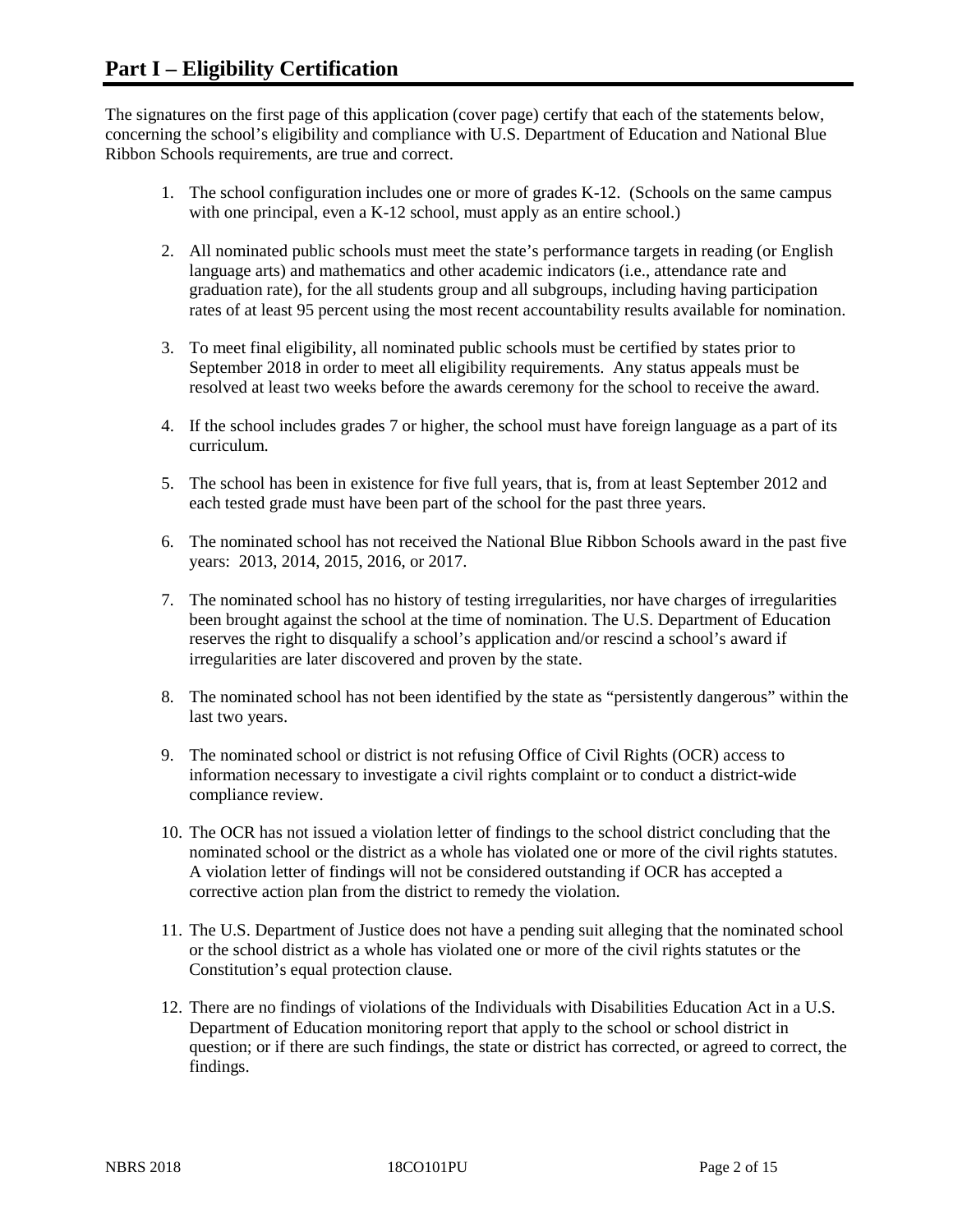# **PART II - DEMOGRAPHIC DATA**

#### **Data should be provided for the most recent school year (2017-2018) unless otherwise stated.**

#### **DISTRICT**

1. Number of schools in the district  $\frac{33}{25}$  Elementary schools (includes K-8) (per district designation): 11 Middle/Junior high schools 5 High schools 3 K-12 schools

52 TOTAL

**SCHOOL** (To be completed by all schools)

2. Category that best describes the area where the school is located:

[] Urban or large central city [X] Suburban [] Rural or small city/town

3. Number of students as of October 1, 2017 enrolled at each grade level or its equivalent in applying school:

| Grade                           | # of         | # of Females | <b>Grade Total</b> |
|---------------------------------|--------------|--------------|--------------------|
|                                 | <b>Males</b> |              |                    |
| <b>PreK</b>                     | 0            | 0            | 0                  |
| K                               | 51           | 39           | 90                 |
| $\mathbf{1}$                    | 43           | 43           | 86                 |
| 2                               | 40           | 41           | 81                 |
| 3                               | 50           | 65           | 115                |
| 4                               | 56           | 51           | 107                |
| 5                               | 58           | 74           | 132                |
| 6                               | 0            | 0            | 0                  |
| 7                               | 0            | 0            | 0                  |
| 8                               | 0            | 0            | 0                  |
| 9                               | 0            | 0            | 0                  |
| 10                              | 0            | 0            | 0                  |
| 11                              | 0            | 0            | 0                  |
| 12 or higher                    | 0            | 0            | 0                  |
| <b>Total</b><br><b>Students</b> | 298          | 313          | 611                |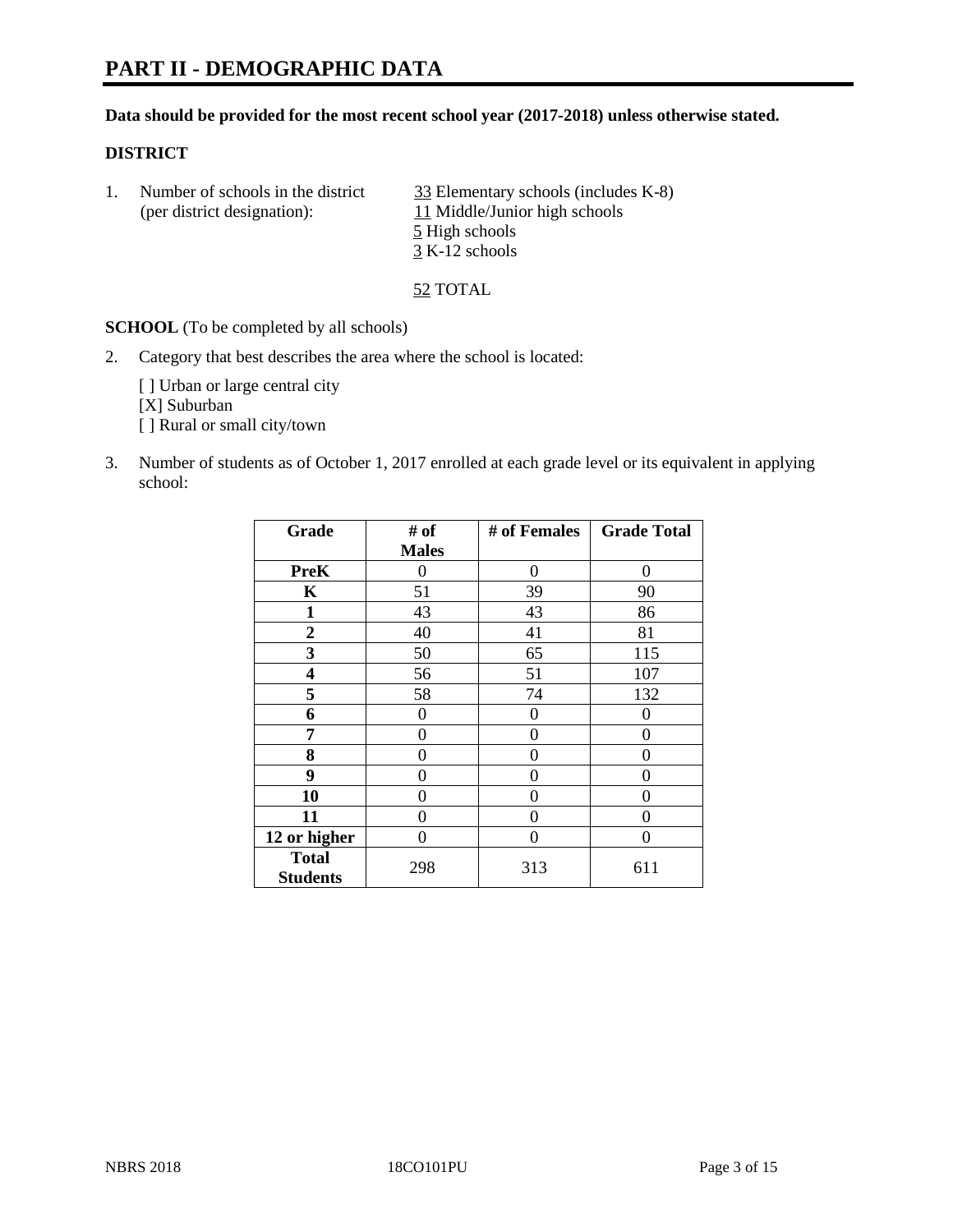the school: 6 % Asian

4. Racial/ethnic composition of  $\qquad 0\%$  American Indian or Alaska Native 1 % Black or African American 5 % Hispanic or Latino 0 % Native Hawaiian or Other Pacific Islander 82 % White 6 % Two or more races **100 % Total**

(Only these seven standard categories should be used to report the racial/ethnic composition of your school. The Final Guidance on Maintaining, Collecting, and Reporting Racial and Ethnic Data to the U.S. Department of Education published in the October 19, 2007 *Federal Register* provides definitions for each of the seven categories.)

5. Student turnover, or mobility rate, during the 2016 – 2017 school year: 3%

If the mobility rate is above 15%, please explain.

We have a very low number of student exit our school during the year.

This rate should be calculated using the grid below. The answer to (6) is the mobility rate.

| <b>Steps For Determining Mobility Rate</b>         | Answer |
|----------------------------------------------------|--------|
| (1) Number of students who transferred to          |        |
| the school after October 1, 2016 until the         | 13     |
| end of the 2016-2017 school year                   |        |
| (2) Number of students who transferred             |        |
| <i>from</i> the school after October 1, 2016 until | 2      |
| the end of the 2016-2017 school year               |        |
| (3) Total of all transferred students [sum of      | 15     |
| rows $(1)$ and $(2)$ ]                             |        |
| (4) Total number of students in the school as      | 599    |
| of October 1, 2016                                 |        |
| $(5)$ Total transferred students in row $(3)$      | 0.03   |
| divided by total students in row (4)               |        |
| $(6)$ Amount in row $(5)$ multiplied by 100        | 3      |

6. English Language Learners (ELL) in the school:  $8\%$ 

51 Total number ELL

Specify each non-English language represented in the school (separate languages by commas): Arabic, Chinese Mandarin, Finnish, French, Hindi, Korean, Portuguese, Romanian, Russian, Spanish, Tamil, Telugu, Turkish, Ukrainian, Vietnamese

7. Students eligible for free/reduced-priced meals: 7 % Total number students who qualify: 41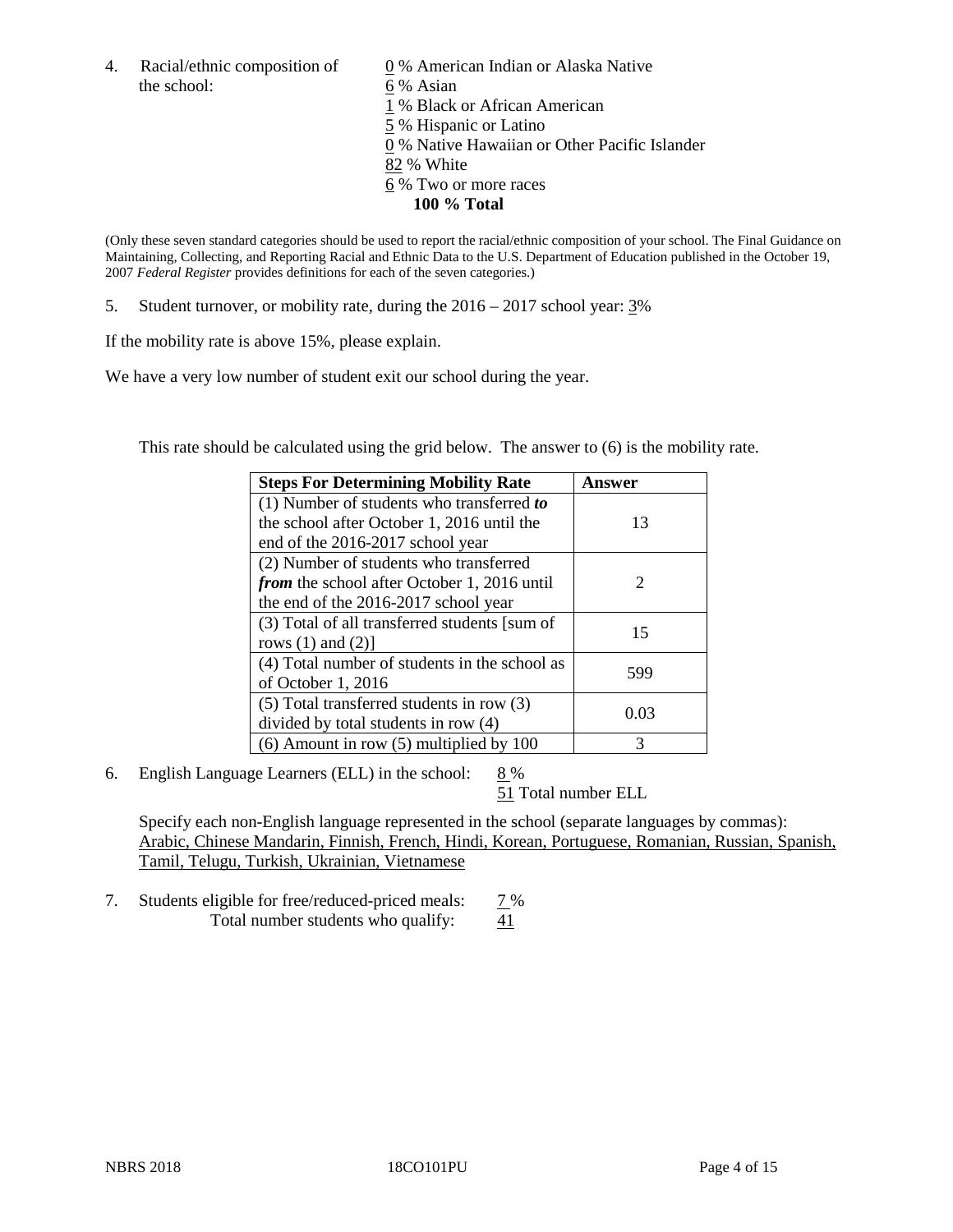34 Total number of students served

Indicate below the number of students with disabilities according to conditions designated in the Individuals with Disabilities Education Act. Do not add additional conditions. It is possible that students may be classified in more than one condition.

| 6 Autism                  | $\underline{0}$ Multiple Disabilities   |
|---------------------------|-----------------------------------------|
| 0 Deafness                | 0 Orthopedic Impairment                 |
| 0 Deaf-Blindness          | 3 Other Health Impaired                 |
| 2 Developmentally Delayed | 7 Specific Learning Disability          |
| 0 Emotional Disturbance   | 15 Speech or Language Impairment        |
| 0 Hearing Impairment      | 0 Traumatic Brain Injury                |
| 1 Intellectual Disability | 0 Visual Impairment Including Blindness |

- 9. Number of years the principal has been in her/his position at this school: 5
- 10. Use Full-Time Equivalents (FTEs), rounded to nearest whole numeral, to indicate the number of school staff in each of the categories below:

|                                                                                                                                                                                                                                | <b>Number of Staff</b>      |
|--------------------------------------------------------------------------------------------------------------------------------------------------------------------------------------------------------------------------------|-----------------------------|
| Administrators                                                                                                                                                                                                                 | $\mathcal{D}_{\mathcal{L}}$ |
| Classroom teachers including those<br>teaching high school specialty<br>subjects, e.g., third grade teacher,<br>history teacher, algebra teacher.                                                                              | 26                          |
| Resource teachers/specialists/coaches<br>e.g., reading specialist, science coach,<br>special education teacher, technology<br>specialist, art teacher, etc.                                                                    | 9                           |
| Paraprofessionals under the<br>supervision of a professional<br>supporting single, group, or classroom<br>students.                                                                                                            | 11                          |
| Student support personnel<br>e.g., guidance counselors, behavior<br>interventionists, mental/physical<br>health service providers,<br>psychologists, family engagement<br>liaisons, career/college attainment<br>coaches, etc. | 1                           |

11. Average student-classroom teacher ratio, that is, the number of students in the school divided by the FTE of classroom teachers, e.g.,  $22:1$  24:1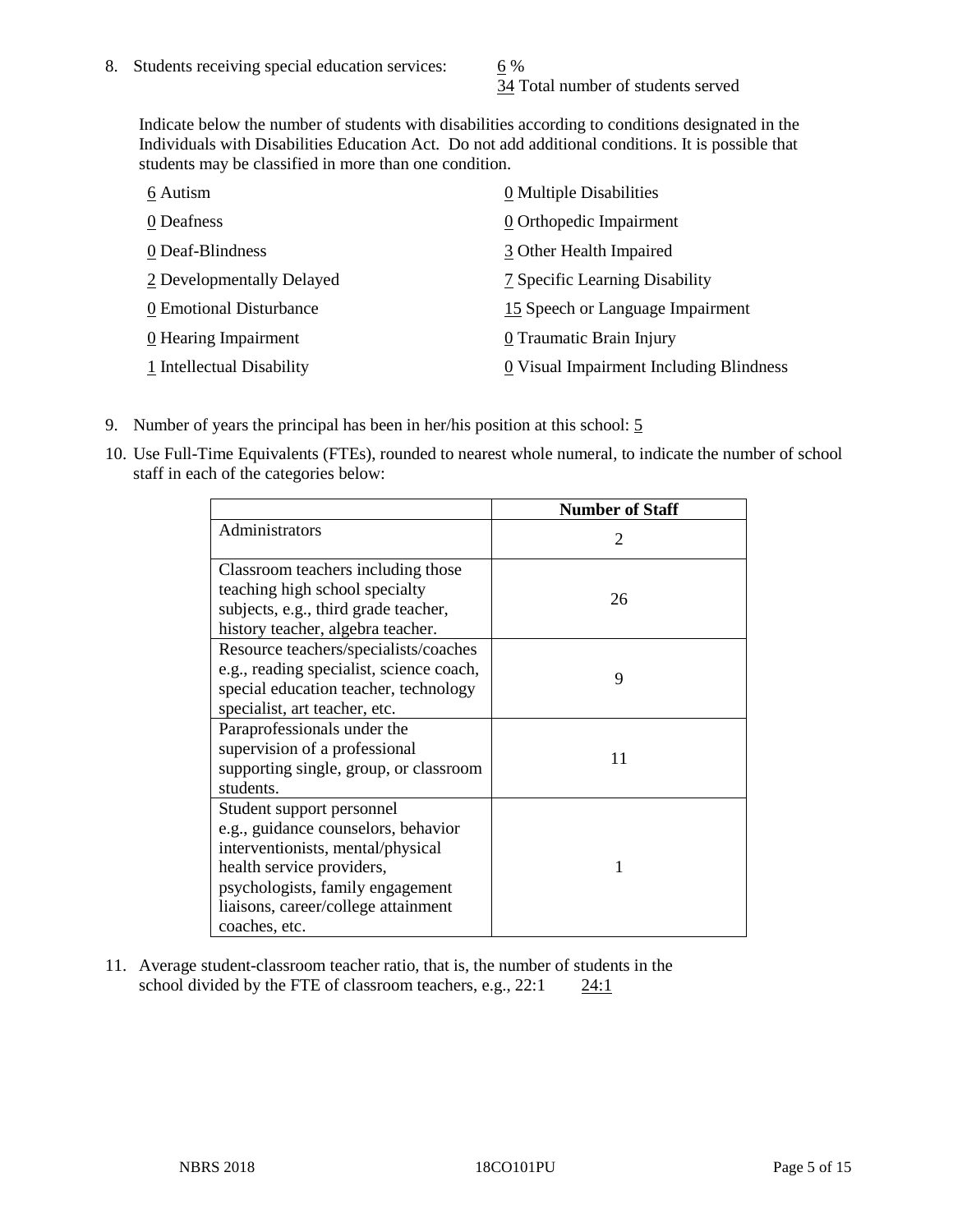12. Show daily student attendance rates. Only high schools need to supply yearly graduation rates.

| <b>Required Information</b> | 2016-2017 | $2015 - 2016$ | 2014-2015 | 2013-2014 | 2012-2013 |
|-----------------------------|-----------|---------------|-----------|-----------|-----------|
| Daily student attendance    | 96%       | 96%           | 96%       | 96%       | 96%       |
| High school graduation rate | 0%        | 0%            | 0%        | 9%        | 0%        |

#### 13. **For high schools only, that is, schools ending in grade 12 or higher.**

Show percentages to indicate the post-secondary status of students who graduated in Spring 2017.

| <b>Post-Secondary Status</b>                  |              |
|-----------------------------------------------|--------------|
| Graduating class size                         |              |
| Enrolled in a 4-year college or university    | 0%           |
| Enrolled in a community college               | 0%           |
| Enrolled in career/technical training program | 0%           |
| Found employment                              | 0%           |
| Joined the military or other public service   | 0%           |
| Other                                         | $\gamma_{0}$ |

14. Indicate whether your school has previously received a National Blue Ribbon Schools award. Yes No X

If yes, select the year in which your school received the award.

15. In a couple of sentences, provide the school's mission or vision statement.

Our motto is "Together We Inspire." We believe that all kids can learn at high levels and we have the ability to ensure this.

16. **For public schools only**, if the school is a magnet, charter, or choice school, explain how students are chosen to attend.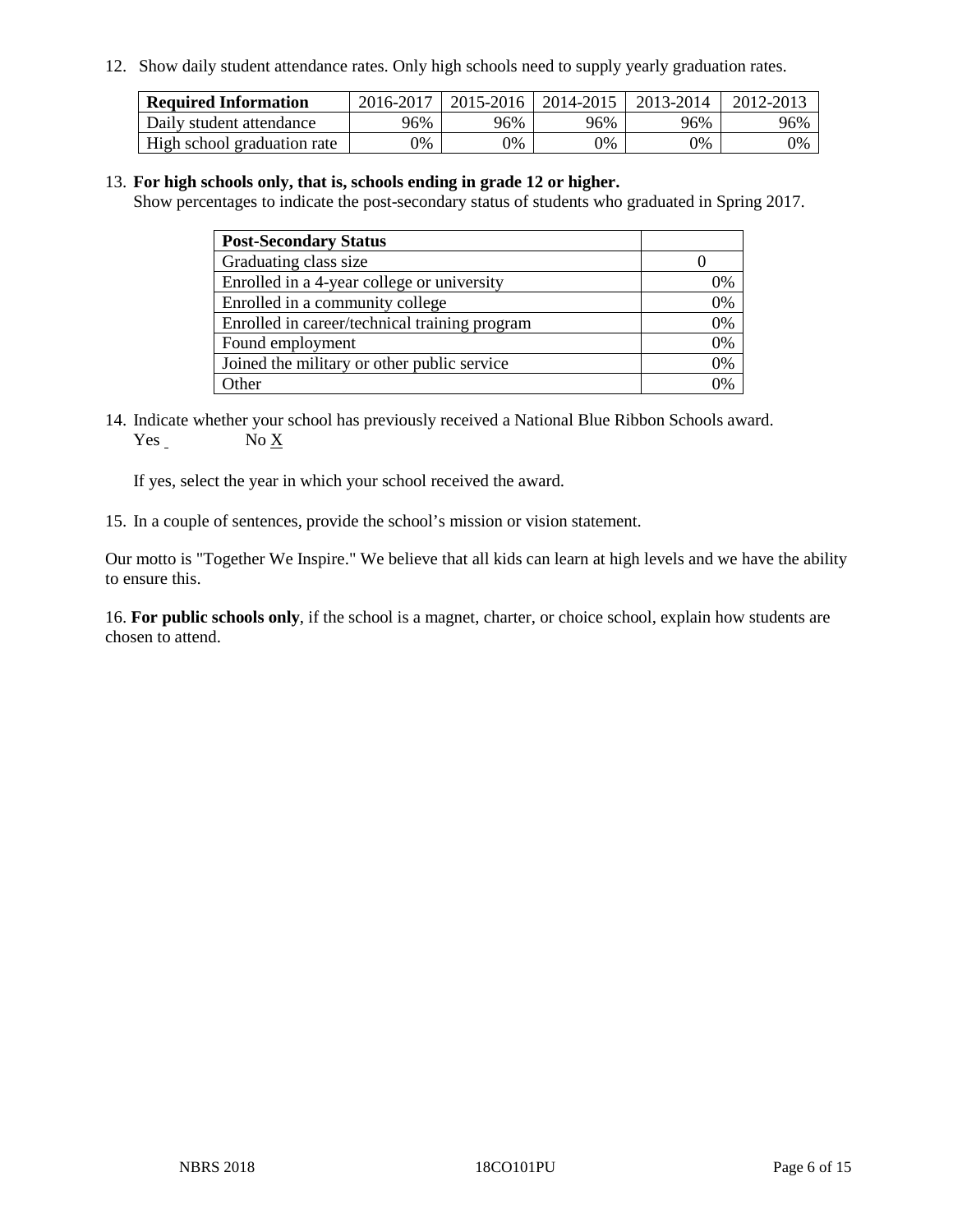# **PART III – SUMMARY**

Located in Fort Collins, Colorado, Zach Elementary School is a 16-year-old neighborhood school that fosters excellence in academic performance for students from all backgrounds. As part of the Poudre School District, we strive to enrich our students' classroom experiences through a broad base of knowledge, rich vocabulary, and integrated curriculum. The Core Knowledge Sequence has very specific learning goals from grade to grade which create coordination and articulation for instruction, create a consistent academic focus and provide units of study that motivate students to learn Language Arts, Mathematics, Geography, World History, American History, Music, Visual Arts, and Science. Our vision is to provide the highest quality instruction, best practices, and interventions that will match the unique needs of individual students ensuring all children reach their fullest potential. We have been ranked as one of the top performing schools in the State of Colorado. We have been the recipients every year of The John Irwin School of Excellence and the Governor's Distinguished School Improvement Awards for over a decade. Additionally, our recent School Performance Framework (SPF), which is the state's report card for each school, showed that we earned 98.6% out of 100 possible points. The fact that five years ago we were ranked 84th among all Colorado schools, and that we are currently ranked 13th, speaks to the incredible things we are doing! We are not only known for academic excellence, but also for promoting an environment where safety, learning, and fun are the priorities! Our teachers, instructional paras, office personnel, custodians, itinerants and kitchen staff all work together to create a safe learning environment for our students. This year we hosted our 5th annual Zach Gives Back (ZGB) Campaign, launched each November, with the purpose of raising funds and goods for local, national and international nonprofits. We gear our events for children helping children! Through our campaigns this year we collected 258 frozen turkeys and 1.67 tons of non-perishable food for our Larimer County Food Bank; Sponsored 100 families through Salvation Army Angel Tree; Collected 131 pajamas and new books for students in need in northern CO; Collected 506 stuffed animals for local foster and orphan children; collected \$1973.47 in loose change to support local homeless community; Cut and collected 250 inches of hair for children affected by medical hair loss; Parents donated 43 units of blood to save 86 lives in northern CO!

Our process is firmly grounded in our values and agreements about academic intervention. Our professional learning community (PLC) utilizes progress monitoring specific to interventions, evaluates outcomes and makes data-driven decisions that provide comprehensive academic support to meet all student needs. As a school we feel confident that each day we answer the questions, "What do students need to know and be able to do?", "How will we know they have learned it?", "How do we respond when they haven't learned it?", "How do we respond when they already know it?" Over the last five years, we have transformed our fundamental belief that all kids can learn into actual school-wide practices, ensuring high levels of learning for all. Through the creation and implementation of our Multi-Tiered System of Support (MTSS), we have a clear process for supporting all students at every level of learning. Our school knows the importance of being on a path of clarity, competence and consistency. We are sure to celebrate small wins along the way and not get too caught up in the net when something wasn't working. Our school holds tight to the belief that every voice is represented in the process. To best achieve this, we created a team of school professionals that would be trusted to do the work and act as communication liaisons to the grade level teams. This MTSS team is led by the Principal and the MTSS Coordinator and is made of representatives from each grade level (K-5) and department (Integrated Services, English Language Acquisition, Specials, and Administration). The team meets weekly with the purpose of considering the question "My student is struggling with academic achievement, what should I do?" The answer to this question begins with our school-wide MTSS system comprised of three tiers; tier one: the school-wide watch list, tier two: the topfive, and tier three: the formal case study. The five essential components of MTSS: team-driven leadership, data-based problem solving, layered continuum of support, and evidence- based practices for family, school, and community partnerships are ingrained throughout these three tiers.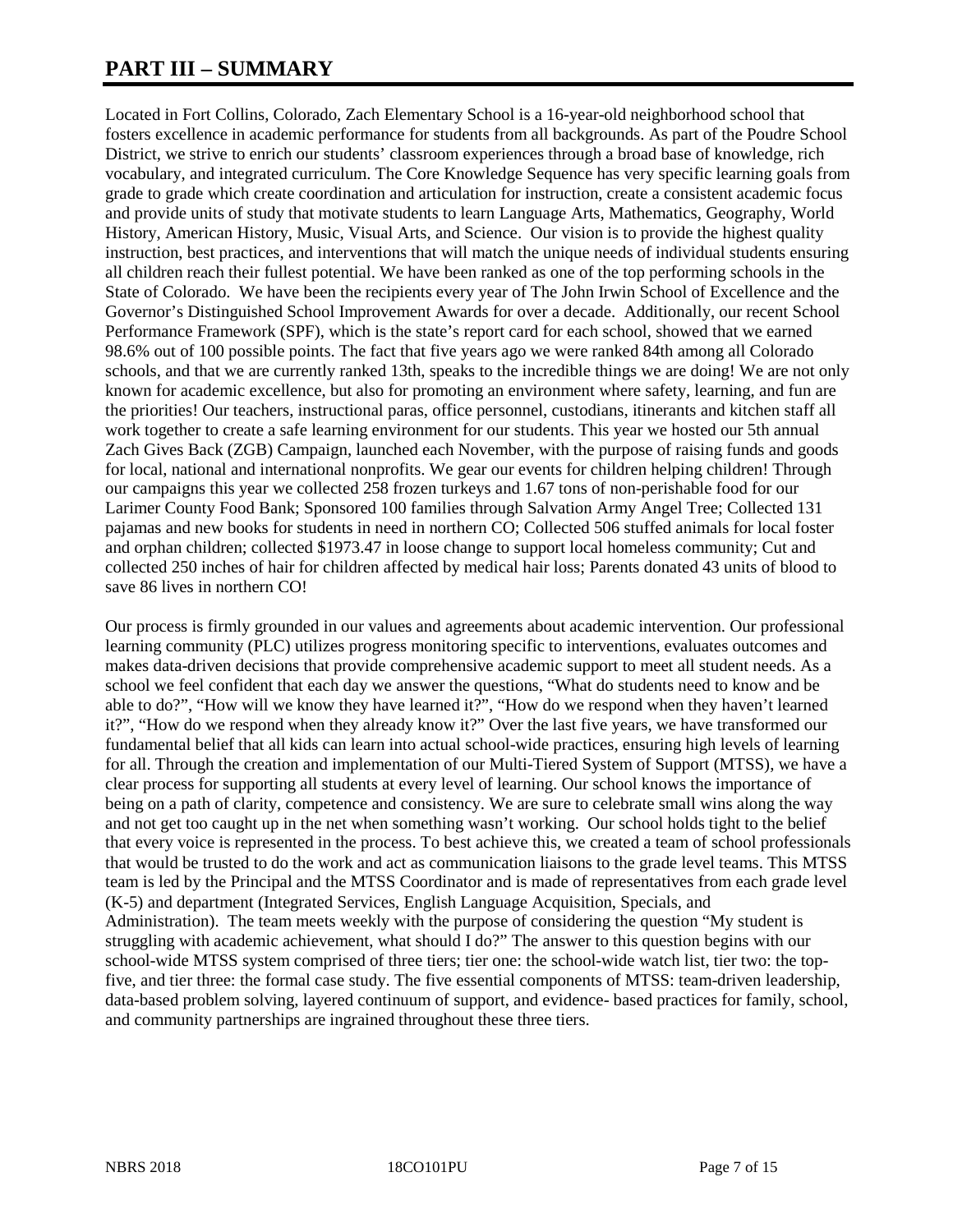# **1. Core Curriculum:**

Collaboration is a main function of our teaching and learning process. The reading/writing language and mathematics content is driven by the Colorado Academic Standards (CAS) which includes the Common Core Standards (CCS). While the Science and Social Studies content is aligned with the Core Knowledge Sequence (CKS) and aligned with CAS.

The reading standards drive instruction in phonemic awareness, systematic phonics, reading fluency, vocabulary and comprehension at all grade levels. The foundational reading skills (phonemic awareness and sound-letter relationships) are taught mainly in the primary grades. Students practice monitoring their reading for understanding by applying comprehension strategies, then move on to strengthening fluency. Since we are a friend to core knowledge, the reading resources from CKS include the reading of classic literature. We also use our district adopted language arts program called Treasures. Instruction is typically delivered using a direct instruction model followed by small group and individual practice. For independent practice, students use Accelerated Reader to set and achieve reading goals. A variety of assessments ensure all students progress through the standards at each grade level. Assessments such as Dynamic Indicators of Basic Early Literacy Skills, 95 Percent, Every Child A Writer Prompts. The Measure of Academic Performance and Colorado Measures of Academic Success. Students identified as Gifted and Talented receive Advanced Learning Plans (ALP) in reading and/or math.

EnVision 2.0 is our mathematics resource where primary grades develop solid foundational skills that allow students to access understanding of future concepts. The standards of mathematical practices are taught across all grade levels, giving students experience in the habits of strong mathematical thinking. We offer a compacted pathway for advanced learners who demonstrate a readiness to progress at a faster rate while ensuring all grade level standards are achieved. Standards are taught conceptually and procedurally, allowing students to apply their deep understanding to real-life situations. Technology, manipulatives, and models are used to solidify learning of all three aspects of rigor. This delivery is supported by student talk and presentation of ideas using multiple strategies. Mistakes are expected, inspected, and respected to cultivate a growth mindset for all students.

Students discover science topics with hands on exploration and study of scientific thinking. The end goal of the use of inquiry, academic rigor, cross curricular connections, and extracurricular activities is to foster a love of science, promote independence in learning through inquiry and a strong foundation in the scientific method as a means for problem solving. Students experience learning opportunities to: Understand the needs of animals; Understand life cycle stages through the hatching and releasing of praying mantises into class gardens; Conduct experiments; Make circuits using motors, batteries, switches, and wires as they learn about electricity; Research and write reports; Introduced to the scientific method in writing class and inquiry based thinking modeled through guided experiments; Study the Life Cycles of Butterflies and insects with a culminating trip to the Butterfly Pavilion; Cross curricular writing with student selected animal reports in conjunction with the animal classification unit; Create a cross section of a bone model; Visit the Denver Museum of Nature and Science, Denver Zoo and the Larimer County Recycling Center; Incorporate ecology themes into their persuasive essay writing; Present research from both sides of the ecological debate on plastic straw pollution, in order to write a research-based essay; Study the cardiovascular system and partner with University of Colorado Health screening where they learn their cholesterol levels, examine heart rates, lung capacity, and blood pressure; Work with local surgeons to dissect a lamb's heart; Hatch chickens during the study of reproduction. Students can also enter the Science Fair & Invention Convention. Lego Robotics and Girls in Engineering, Math and Science are offered as a before school club.

History instruction serves as a driving force for language arts, science, art, and music instruction. At each grade level, the learning of history includes hands on opportunities, research, presentations, special events, and field trips that make complex ideas come alive in such a way that the children can developmentally understand the larger theme and the events that have led us to our present. For example, third grade hosts a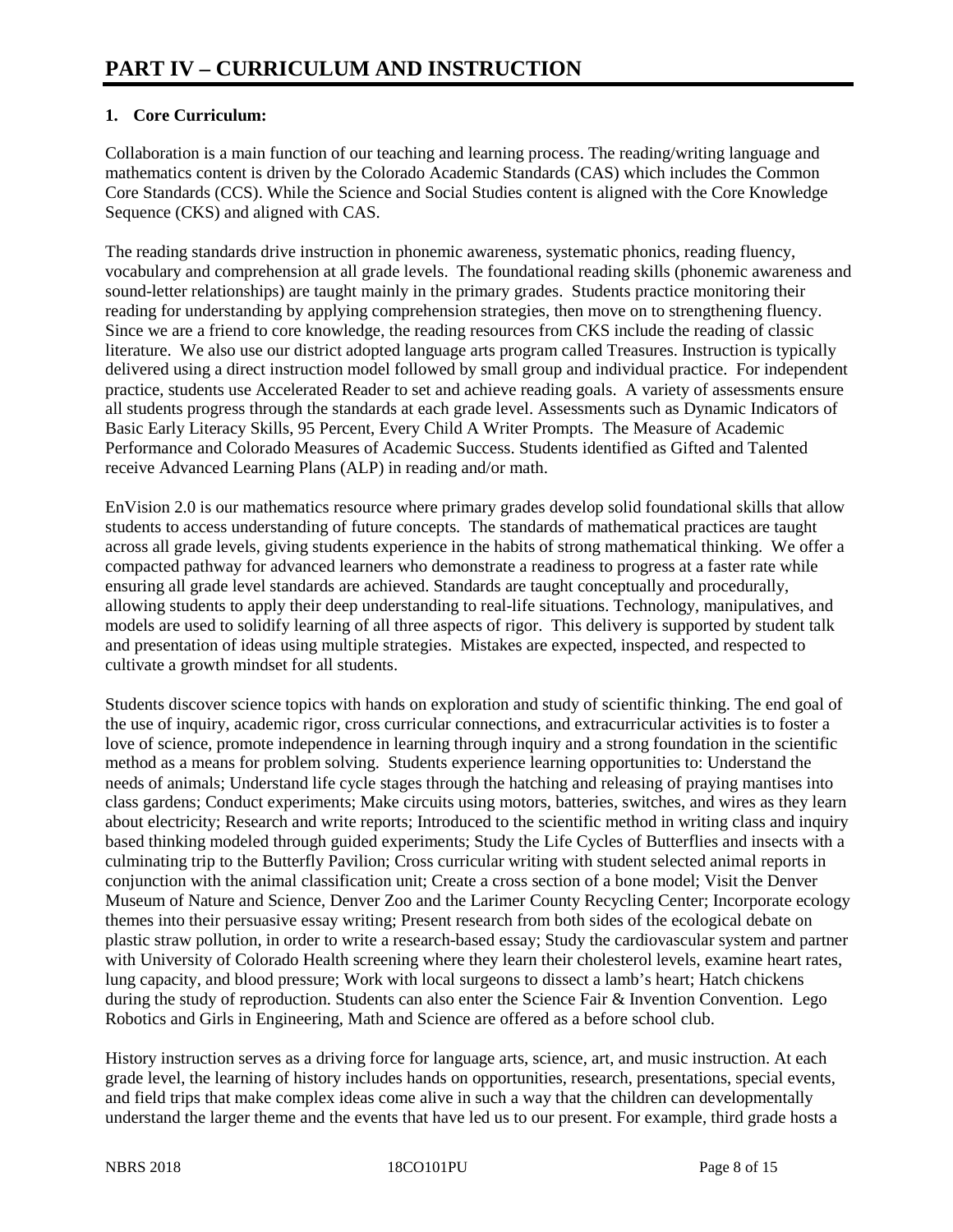Roman Festival, fourth grade has a Middle Ages festival, and fifth graders research famous American heroes and scientists to create a living Wax Museum.

## **2. Other Curriculum Areas:**

At Zach Elementary School, all students, kindergarten through fifth Grade, attend Specials Classes. Specials Classes are Visual Art, Music, Physical Education (P.E.), Media (Library) and Technology. Each Specials Class is 45 minutes long and every student attends every Special once each week.

The Visual Arts illustrate the important elements of making and appreciating art, including art history, concepts and media. Students learn to analyze, interpret, and make meaning of art and design through the observation of art from various cultures around the world. They recognize and describe characteristics and expressive features of art and design using age appropriate vocabulary in both oral and written formats.

In Music, students learn to interpret music through movement, focused listening and use of various instruments, including the voice. They create music through instrumental improvisation and specific musical composition techniques as they explore specific conventions of Western Music Theory. Students also spend time connecting what they know and have learned about music to 21st Century life; how music is used in television, movies, commercials and other media.

Physical Education offers a unique contribution in the development of knowledge, understanding and positive attitudes concerning movement, fitness, teamwork and sportsmanship. Movement is one of the most utilized means of nonverbal communication, expression and learning. The goal of Physical Education is to develop physically educated individuals who have the knowledge, skills, and confidence to enjoy a lifetime of fitness and activities. As in all academic areas, students must learn basic skills, which require practice and refinement in a physical education setting.

The Media Center is a place for learning about the wonders found in books as well as learning how to find and use information. Students explore different genres, investigate different types of research skills, and the basics of library organization. They explore reader's theater using puppets and reading aloud. Zach students participate in the Colorado Council of International Reading annual Colorado Children's Book Award, which exposes students to quality new literature and the voting process.

In Technology class, students work on fine motor skills to critical thinking skills to be used in the real world. Students learn to navigate websites, as well as navigate within tools for projects and research. Basic tools are taught and then students use the skills learned in one tool to bridge to other similar tools. This teaches them to adapt to the digital environments that are always changing in our world. With most projects, students present their final product to the class using microphones and display tools. Kids are often curious about how things work in the world, so Zach students are guided through topics, such as email, texting, GPS, hacking, coding, building, etc. These topics allow them to question their surroundings and make the best choices moving forward in our digital world.

Our students also participate in a variety of enrichment activities (before or after school) that further enhance their knowledge and experience within the Arts, Physical Education and Media.

Student artwork from each grade level is displayed at various District and City-wide Art Shows, and around the school. Twenty to 25 percent of each grade level (3rd-5th grades) participates in our Art Enrichment Club every year.

Thirty-two percent of the eligible students (2nd-5th grades) choose to participate in choir. Second and third Grade students are members of Green Choir, while fourth and fifth Grade students are members of Gold Choir. Both choirs regularly sing the National Anthem at our local professional hockey games. Our choirs were invited and performed at the 2016 Colorado Music Educators Association Conference in Colorado Springs, Colorado. This was a great honor for Zach Elementary as only a few elementary school choruses are invited to participate!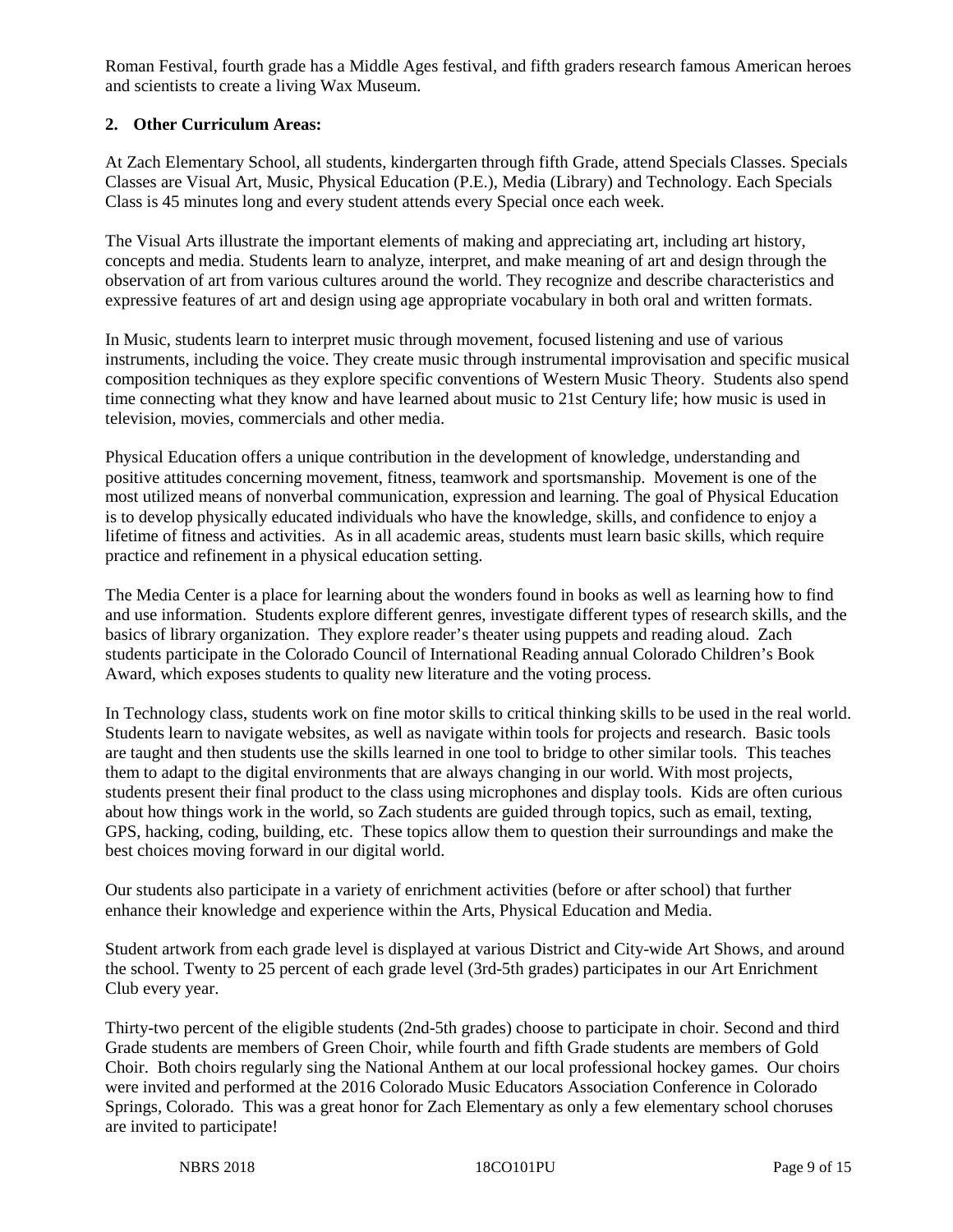Each year, 30-40% of Zach's student body and staff participate in "Schools on the Move." This is an annual event where participants complete daily challenges to eat 5 fruits and vegetables, spend 2 hours or less on screen-time, drink 0 sugary drinks and complete 1 hour of physical activity. Students also participate in the American Heart Association's annual "Jump Rope 4 Heart" event to annually raise about \$20,000 for research.

Fifth grade students can also participate in a lunchtime Book Club, sponsored by our Media Teacher.

## **3. Instructional Methods, Interventions, and Assessments:**

Each day students receive universal Tier 1 instruction. This includes visual based learning through programs like Envision math, balanced literacy through guided reading and Lucy Calkins Units of Study as well as project-based learning through Core Knowledge Sequence. Small groups of students are given strategic Tier 2 instruction in conjunction with Tier 1. Targeted interventions include multisensory phonemic awareness programs, like Orton Gillingham and West Virginia Phonics, explicit writing instruction through Every Child a Writer, intensive conceptual knowledge interventions through Envision math as well as behavior and social skill interventions through programs like Second Step and Superflex. The purpose of Tier 2 for most students is to improve performance at Tier 1, however, for students who are ready to extend their learning, Tier 2 instruction provides a deeper exploration of content. A small percentage of students receive Tier 3 instruction when more specific and intense support is needed. At this level, students meet daily in a group of no more than three students or individually with a teacher to address targeted learning objectives. For many students, Tier 3 provides intensive intervention, but it also allows students who consistently perform above grade level to receive specialized instruction for content that meets their needs. Our shared belief is that all students are our students. In practice, this leads to teachers sharing students across classrooms and providing targeted Tier 2 and 3 instruction during a daily block of thirty minutes called "What I Need" (WIN) time. During WIN time teachers revisit previously taught concepts, work on gap skills, or offer extended learning opportunities to students in a small group setting. The English Language Development (ELD) teacher uses WIN time to provide additional vocabulary and language instruction for second language learners while the MTSS coordinator meets with a small group of students to target phonemic awareness skills. Our dedicated WIN time and tiered instruction model allows Zach teachers to successfully meet the needs both below and above grade level for our students.

Within our Tier 1 Assessments, 75 to 100% of students in a grade level are assessed. Typically standardized and nationally norm referenced, these assessments target grade level standards and skills and inform decisions for instructional differentiation, class placement as well as WIN groupings and instruction. Scores on these assessments below the 35th percentile and above the 95th percentile provide a mandatory point of entry to the MTSS process at Zach.

Within our Tier 2 Assessments, 10% to 75% of students in that grade level are assessed. These assessments are typically diagnostic, targeting skills and standards below grade level to inform decisions for instructional differentiation and Tier 2 intervention. Interventions and targeted learning objectives are built using data from these assessments. Typically, these assessments also serve as progress monitoring probes.

Within our Tier 3 Assessments, less than 10% of students in the grade level are assessed. Tier 3 assessments are diagnostic and target skills well below grade level. Data from these assessments informs instruction for the most intense level of intervention and serves as progress monitoring data throughout the intervention.

Our MTSS process provides the framework for interventions at Zach. We use data from assessments, teacher observation and class performance to identify students needing additional support or extension. Student achievement is discussed in Professional Learning Community (PLC) grade level teams each week. Students who present elevated concerns are discussed bi-weekly in our "Top 5" MTSS meetings, and our highest need students are discussed monthly at MTSS case study meetings. At each of these steps, PLC teams along with MTSS support create plans for intervention to meet the needs of each individual student.

NBRS 2018 18CO101PU Page 10 of 15 In addition to the PLC-MTSS team meetings, our MTSS process targets students achieving below the 35the percentile and above the 95th percentile according to Tier 1 assessment results. The purpose of these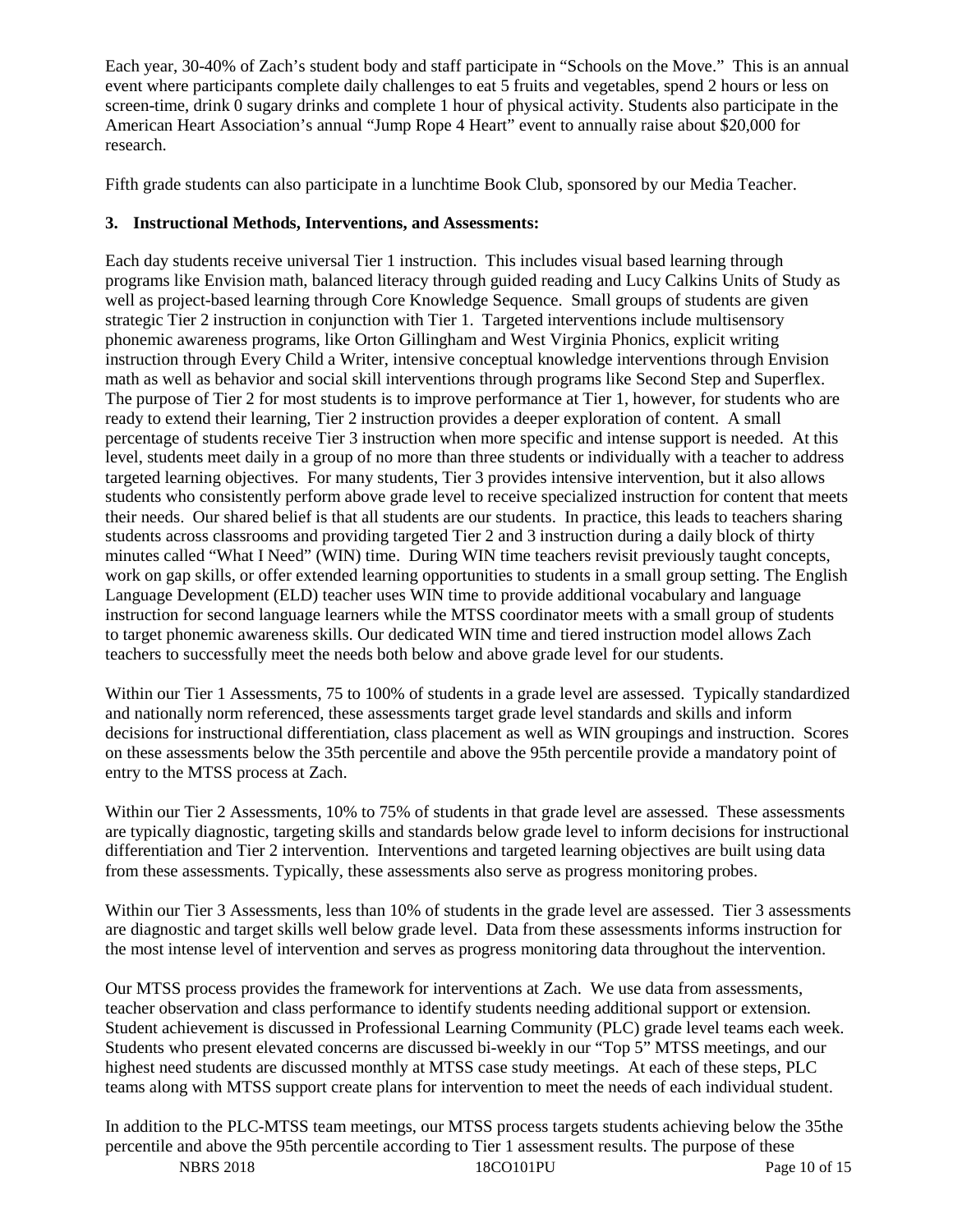meetings is to ensure students who fall below the 35th percentile on multiple assessments have entered the MTSS process and have an intervention plan in place. We also discuss students who perform below the 35th percentile on one but not all assessments and students who perform higher than the 95th percentile.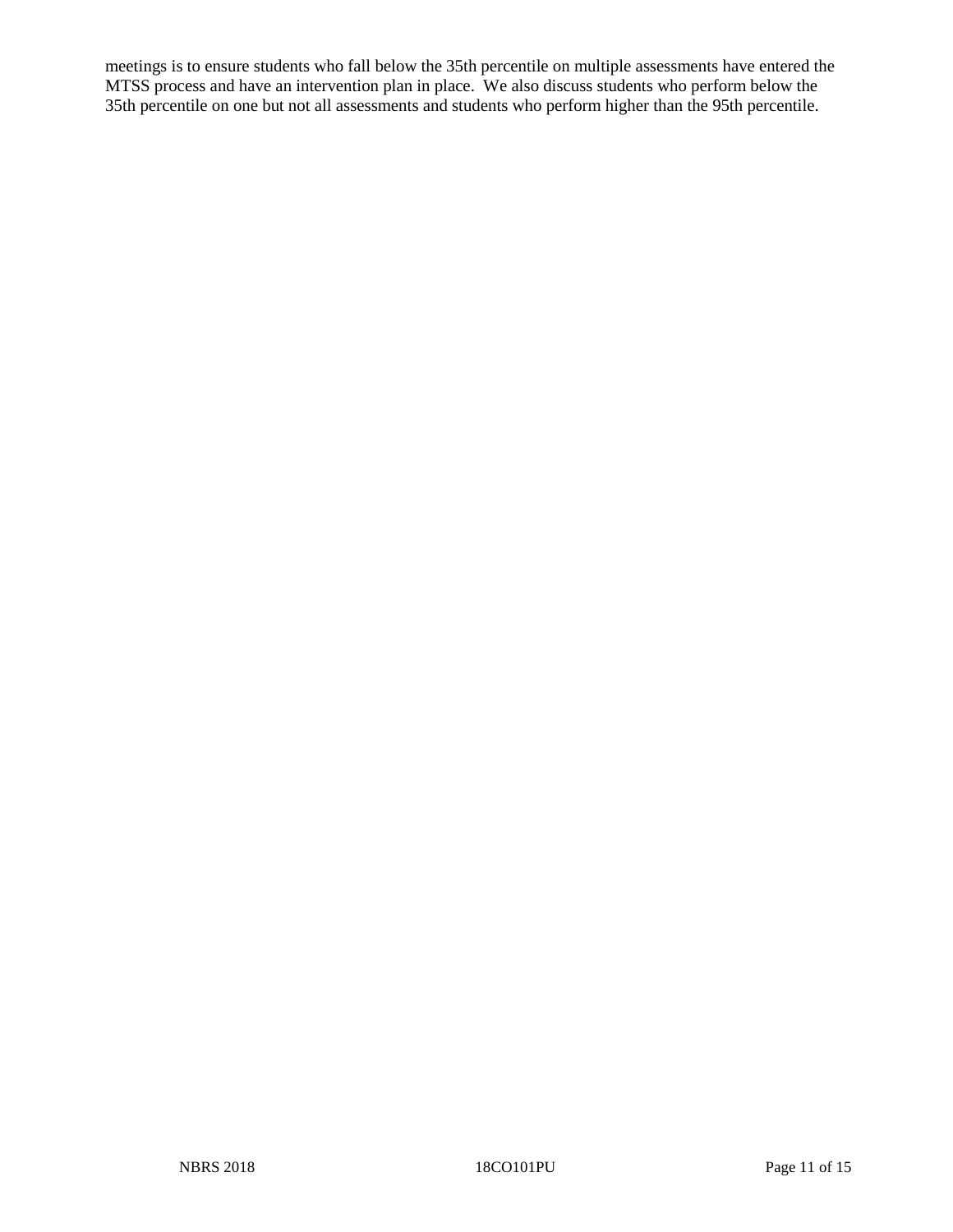## **1. School Climate/Culture:**

We agree with the quote by Roland Barth, "The nature of relationships among the adults within a school has a greater influence on the character and quality of that school and on student accomplishment than anything else." (Barth, "Improving Relationships Within the Schoolhouse" 2006)

The Zach staff has committed to do our best to encourage, inspire, and meet each child's needs while ensuring high levels of learning for all students. The collective vision and feeling of being in this journey together as a staff help to maintain a school culture of a positive and highly collaborative nature. Our culture focuses on providing an environment that fosters academic success, along with supporting social needs and emotional growth. Our Multi-Tiered System of Support (MTSS) is an integral part of our school culture and climate. The MTSS team, along with all grade level and specials teachers, regularly discuss and develop ways to address student needs. The MTSS department of interventionists and grade level teachers work cooperatively to provide a continuum of intervention support in small groups and within classrooms. We create a school wide learning community utilizing progress monitoring, evaluation outcomes, and directed decision-making that provides comprehensive academic and behavioral support to meet all student needs. Another essential part of Zach's culture and climate is Positive Behavior Interventions and Support (PBIS). Our environment supports teaching and learning, and PBIS is a systematic process of teaching, encouraging and recognizing positive behavior. The organizing theme for PBIS is R.O.A.R.: Respectful, Organized, Attentive, Responsible. In addition to classroom reward systems, students showing various aspects of ROAR around the school, are given Golden Tickets that can be saved and traded in for a variety of prizes, like a book, lunch with the Principal, or the honor of being Student of the Day. In addition, we have ROAR school-wide assemblies each trimester where we honor our Super Zephs. Here, each teacher recognizes one student who has gone above and beyond in some way. Contributing to our school culture and climate are staff recognition and support. Staff members recognize and show appreciation for each other by posting "Staff Shout Outs" on a bulletin board in our staff café. A staff member of the year is recognized at a schoolwide assembly, and staff members are celebrated during the Friday morning announcements. The focus of our culture is safety, learning, and fun where we incorporate each of those attributes into each day!

#### **2. Engaging Families and Community:**

We believe in following the national standards for family-school partnerships as a guiding practice. One of our core beliefs is that our school is better when our parents are involved with the layers of the school. First, we know that having a welcoming atmosphere is crucial and that is why the Principal either calls or sends a postcard to every new family within a few days of their arrival. Our front office is highly trained in positive customer service while keeping school safety at the forefront of everything. Our families feel they are an active participant in the life of the school and their child's education. We host Coffee Talks during the morning where parents can come and learn about community resources and/or Q&A with the Principal. Parents and staff both serve on decision making teams of School Accountability and Gifted & Talented Advisory Committees. We host a vibrant series of family engagement nights that teach our families about internet safety, family dynamics, managing difficult behaviors at home, local library resources, plus a variety of other topics.

We have a dedicated Parent Teacher Organization that fundraises to support many special purchases in the school ranging from technology to classroom supplies to teacher professional development. Parents show staff appreciation in many ways, including special lunches, coffee, notes, and flowers. This teamwork fuels our success as a school community! We welcome and value volunteers at Zach. They're essential to making a community school where all students can learn. Volunteers help with traffic supervision, office support, and in classrooms both clerically and instructionally. Their support allows teachers to maximize learning for students. For example, when volunteers help with small guided reading groups, teachers can maximize differentiated instruction during WIN (What I Need) time. Volunteers also positively influence our school climate and culture by planning, organizing, and running community events such as our Family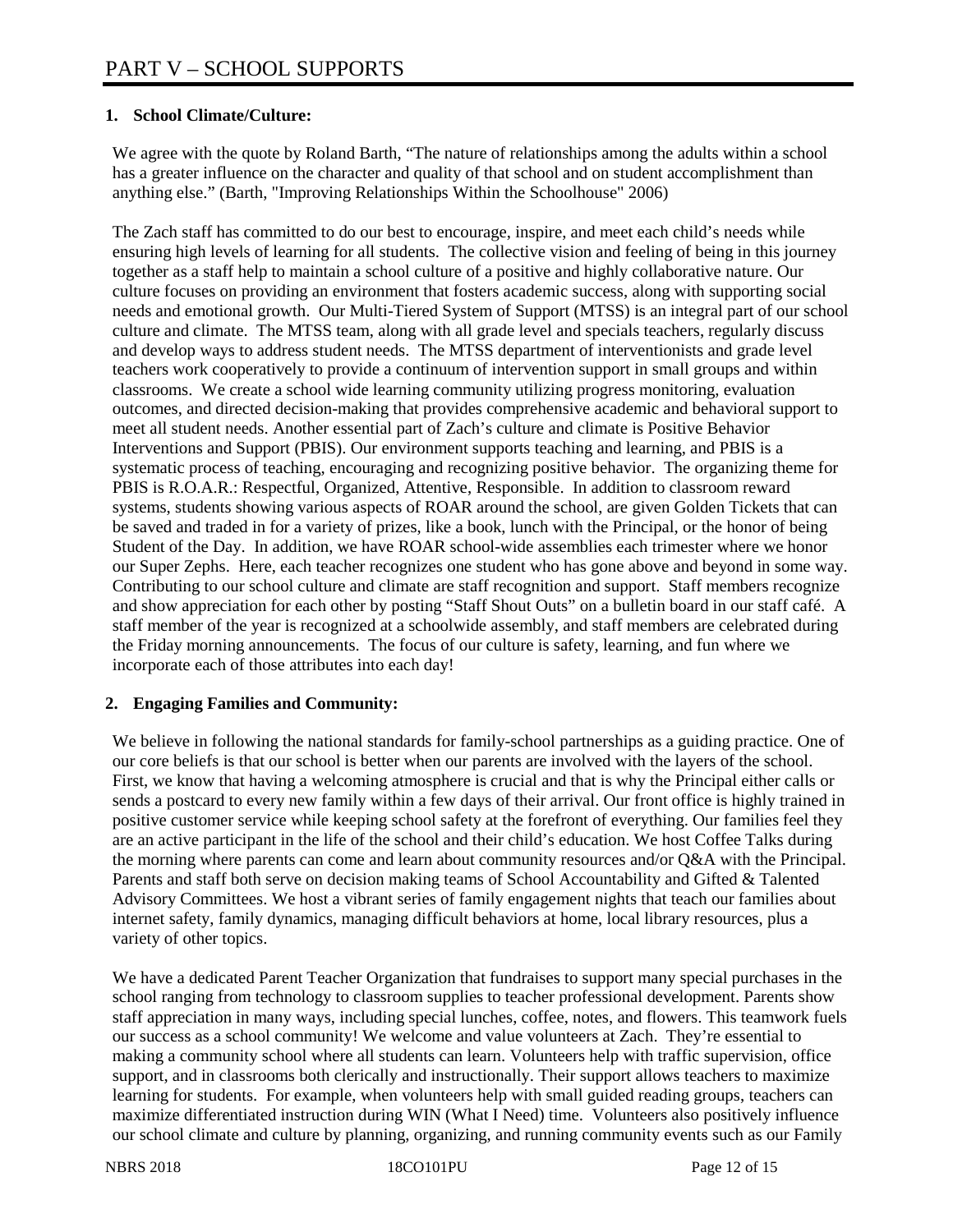Fall Festival and Book Fair each year.

Our elementary is one of six schools that feeds into two middle schools and then one high school. We call this the feeder system, where the Principals of each school meet bimonthly to collaborate and articulate protocols. We launched a feeder wide focus on the Healthy Goals of Dialogue to serve as a model for all parents and staff communication. We also hosted three nights of internet safety events together, where an accumulative of 1900 people attended.

## **3. Professional Development:**

Teachers at Zach have a long-standing tradition of learning together to improve and refine instructional practices. Staff are committed to participating in professional development (PD) at both the district, school and individual level. District offerings that support implementation of best instructional practice include courses in specific curriculum, like EnVision Math and Writer's Workshop Units of Study.

At the school level, staff participate in Summer Workshop. A recent workshop was a session facilitated by nationally recognized trainers focused on aligning the Core Knowledge scope and sequence with Colorado Academic Standards (CAS). Grade level teams worked together to unpack each standard, and then assessed the depth to which each must be covered and aligned them with the Core Knowledge scope and sequence. This work led to a deeper, vertical understanding of our curriculum and much more refined unit implementation. Another summer workshop focused on unpacking standards, developing essential learnings or outcomes for each, and allowing teams the time needed to develop common formative assessments for each. During the school year, many of the Zach teachers have participated in PD to enhance their instructional practices. Last year, staff participated in a book study focused on implementing engagement strategies. As staff learned, they created lessons that included these strategies and worked across grade levels to share ideas and develop highly engaging lessons. Currently, staff are working together in a "Pop Up" PD class model. Topics from the class, derived from a staff survey, range from math instruction to technology integration and maintaining a healthy classroom community.

Needs driven development of PD specific to our school is also done by our school wide team for intervention and support (a.k.a. the MTSS Team). Last year, through regular MTSS meetings, it became clear that an increasing number of students were struggling with early reading and phonemic awareness skills. This increasing need led teachers to request additional training in explicit, multi-sensory phonics instruction. The MTSS team provided training for staff using Orton Gillingham-based programs and facilitated the implementation of these strategies in the classroom. In the upper grades, teachers noticed an increasing number of students who needed social and emotional support. Teacher leaders from Zach's PBIS and MTSS teams worked with district support staff to develop a half day training in behavior support strategies as well as a yearlong book study, which allowed us to create school-wide systems.

#### **4. School Leadership:**

It is important to make note that school leadership here doesn't just mean the Principal and Assistant Principal, but rather includes our front office staff, our Teacher Advisory Group (TAG), and any staff member who chooses to take on a leadership role within the building regardless of their titled position. In this era of moving from good to great, excellence in everything, and high public accountability, creating a positive school culture must be paramount. This is why agreed upon values, clear decision making and supportive resources are imperative. Our principal has the will and skill to know that culture precedes structure. Five years ago, the Principal began implementing the methodologies of The Breakthrough Coach, and after a year discovered a shift in staff culture from adversarial to collegial. It served as a major success and turning point for our school. Admin designate three days to being in the office completing written tasks or confidential meetings and two days a week to being in classrooms. Each year we set a goal of how many classroom observations to do and typically complete between 200-400 in-class observations. These "coaching" days allow us time in the hall, in classrooms, in the lunchroom or at recess with our students. It's the time to have conversations with staff or parent volunteers in the hall or workroom that will lead to solving a problem, taking action for a student or just hearing how their life is going. We understand how managing time is directly correlated to leading a positive atmosphere in school. Time to vision and co-plan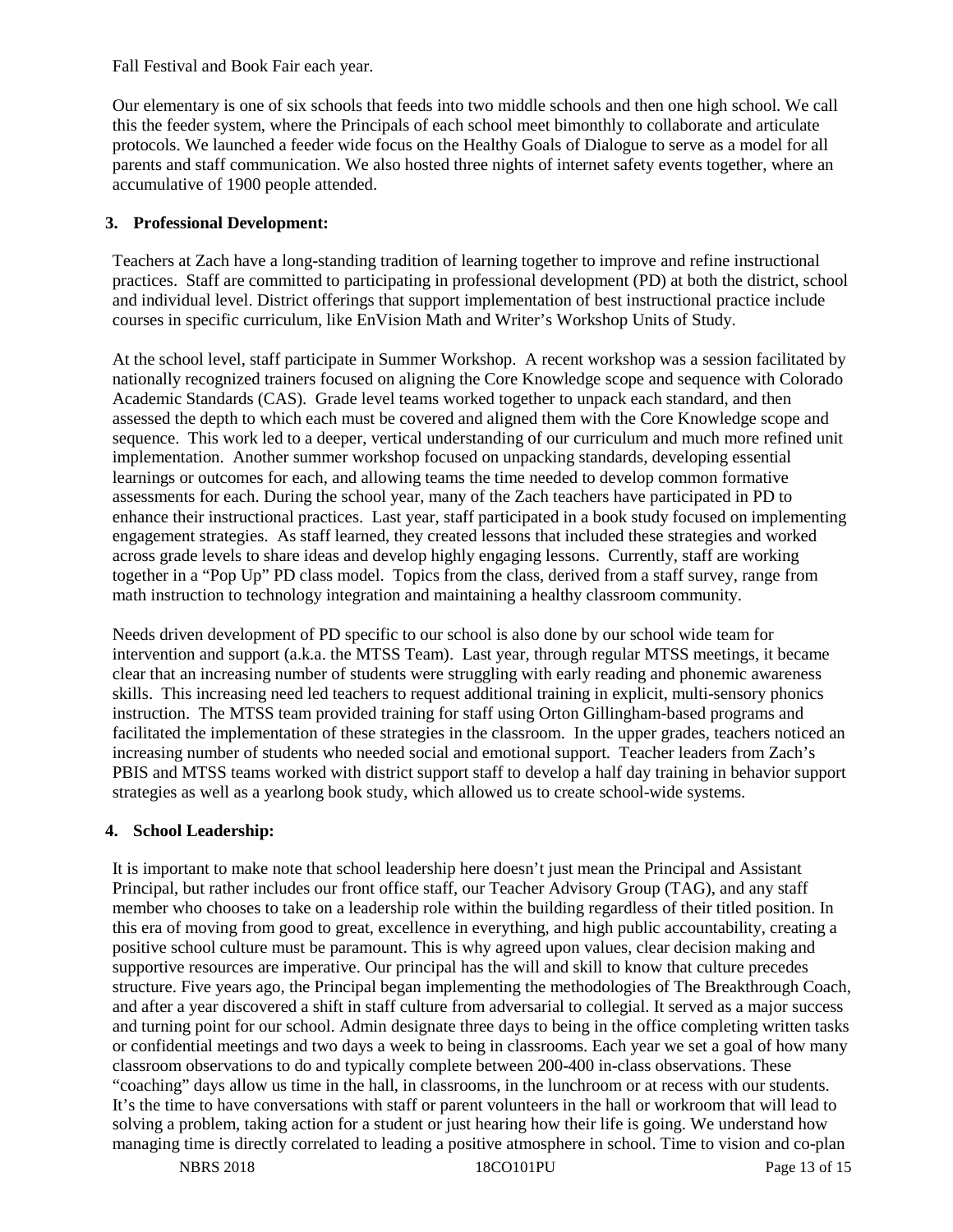for the path of our school. Time to get to know the quiet leaders in our school and encourage them from behind the scenes to step into a greater school role. Time to sit with students and see learning from their perspective. Our Admin also supports planning and facilitation of our committees: MTSS, PBIS, School Accountability Committee (a staff/parent team), G.T. Parent Advisory (a staff/parent team), TAG, Classified Leadership, and staff meetings. Our Principal manages our school Facebook page, website content, and facilitates weekly parent memos and weekly staff memo communication. With safety, learning, and fun as our focus, our school leadership includes all stakeholders from teachers to students to parents to support personnel. Everyone is valued here.